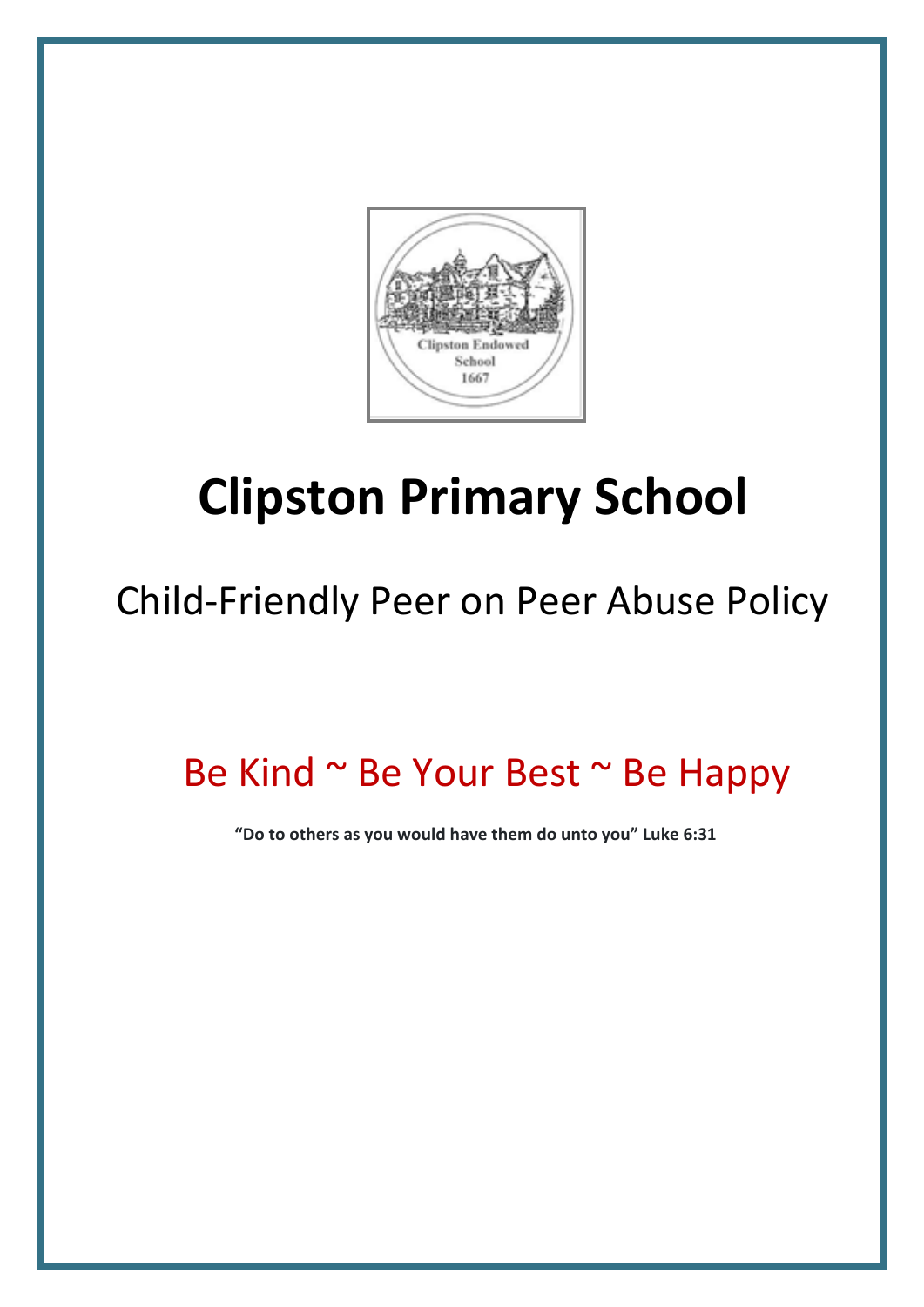#### **Feeling safe and happy at school**

At Clipston Primary School, we want to make sure that you feel looked after, safe and happy. Sometimes we don't know if something bad is happening, so you need to tell us.

This policy looks at peer-on-peer abuse and bullying, and what you can do when you feel you are being abused or bullied, or when you notice someone else being abused or bullied. We can help you by:

- Teaching you what peer-on-peer abuse is.
- Teaching you what to do if you feel like you are being abused, or if someone else is being abused.
- Making sure you know the grown-ups you can speak to if you are worried.

#### **What is peer-on peer bully and abuse?**

A **peer** is someone who might be your friend, a child at school with you, or another child you may know.

**Abuse** is something which usually physically or emotionally **hurts** another person by using behaviour that is meant to **scare**, **hurt** or **upset** that person.

Sometimes, it can be hard to know when abuse is happening, because **not all** abuse will hurt, scare or upset you, and you might not know it is happening. It's really **important** you know when you are being abused so we can make sure it stops.

There are lots of different types of abuse. It is important you know what these types of abuse are so you know what to do if you see them.



#### **Bullying**

Bullying can be different things, and isn't just hitting or kicking another person.

**Emotional bullying** is hurting someone's feelings, leaving them out or bossing them about.

**Physical bullying** is punching, kicking, spitting, hitting or pushing someone.

**Verbal bullying** is teasing someone, calling them names or using rude hand signs. People can also use verbal bullying to be **racist** or **homophobic**.

**Racist** means bullying someone because of their skin colour, race or what they believe in.

**Homophobic** means bullying someone because of their gender or sexuality; calling someone gay or lesbian to hurt their feelings would be homophobic.

Sexist means bullying someone because of their sex (whether they are a boy or a girl).

**Cyber bullying** involves sending horrid messages over the internet or by text message. Bullying can be done through **another person**, by one person sending another person to say nasty things.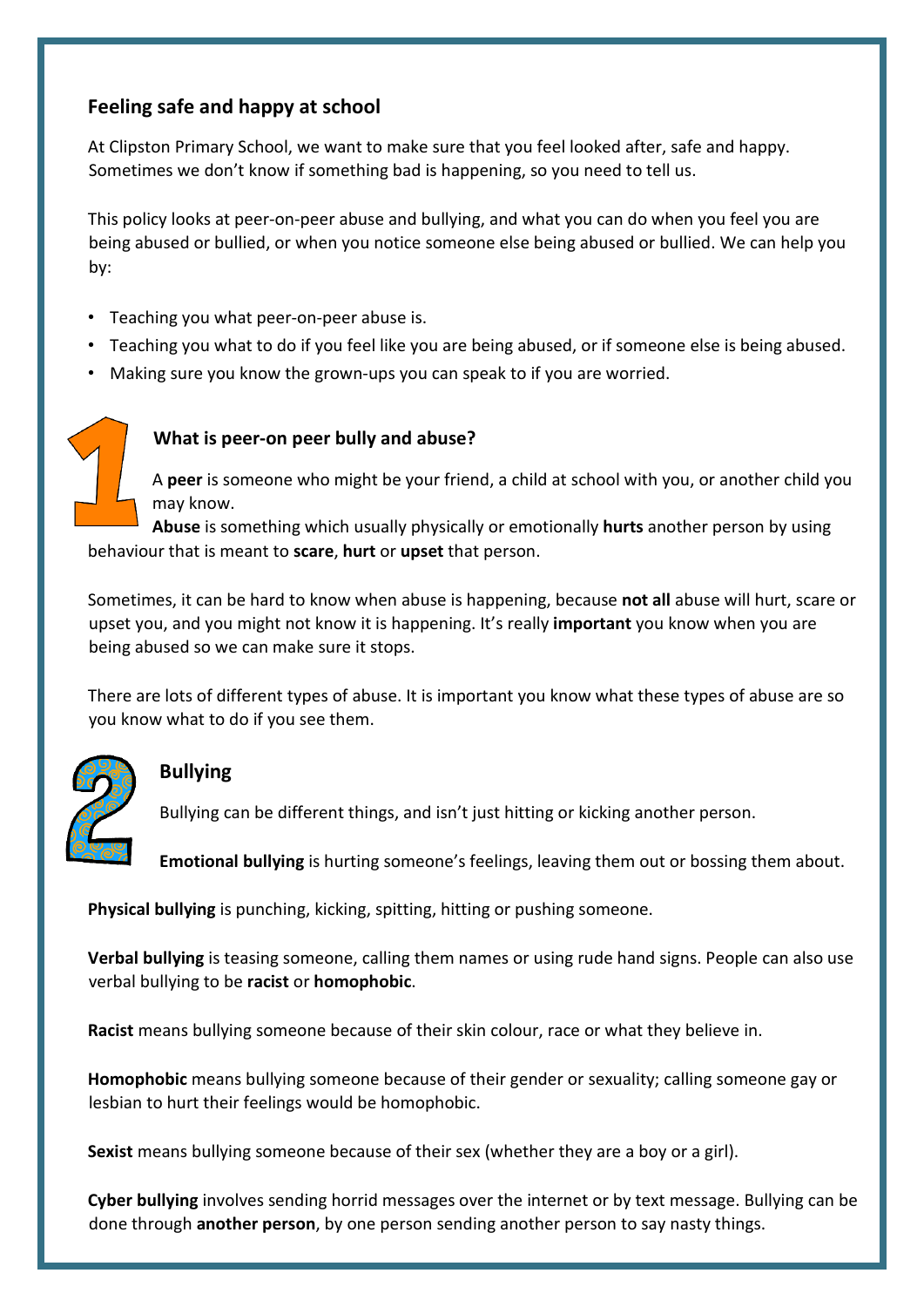

### **Sharing of nudes and semi nude images (previously known as Sexting)**

This is sending inappropriate pictures, videos or messages – they can sometimes be called 'nude pics', 'rude pics' or 'nude selfies', but can also be rude messages. Pressuring someone into sending these pictures, videos and messages is abuse.

Even if you are not the person who is sending them, it is **illegal** to have these kind of pictures or videos of a person if they are under 18 years old.



#### **Sexual harassment**

Sometimes, people can **act sexually towards others** and it might make them feel uncomfortable.

This can happen **online**, on social media, through messages and **face-to-face**. It might make someone feel **scared**, **embarrassed**, **uncomfortable** or **upset**.

It could be:

- Someone making **sexual comments**, like telling sexual stories, saying **rude things** or saying sexual things about someone's **appearance** or clothes.
- Calling someone **sexual names**.
- **Sexual jokes** or teasing.



- Being sexual online, like **sharing sexual pictures** and **videos,** or posting sexual comments on social media.
- It might also be **sexual threats** or pushing you to do things that you don't want to or aren't ready for.



#### **Relationships**

Any relationship you have should be **good** and **happy**.

A bad relationship might make someone feel **scared**, **confused**, **worried** and even **unsafe**. It's really important that you know the **difference** between a good relationship and a bad relationship.

#### **Good relationships**

- You are **comfortable** around that person.
- You can be **honest** with that person.
- You can say how you **fee**l, what you are **thinking** and you **listen** to each other.
- You **support** each other and treat each other **nicely**.
- You feel **safe**.
- You **trust** that person.
- You are **equal** you don't boss each other around or tell each other what to do.
- You feel **looked after**.



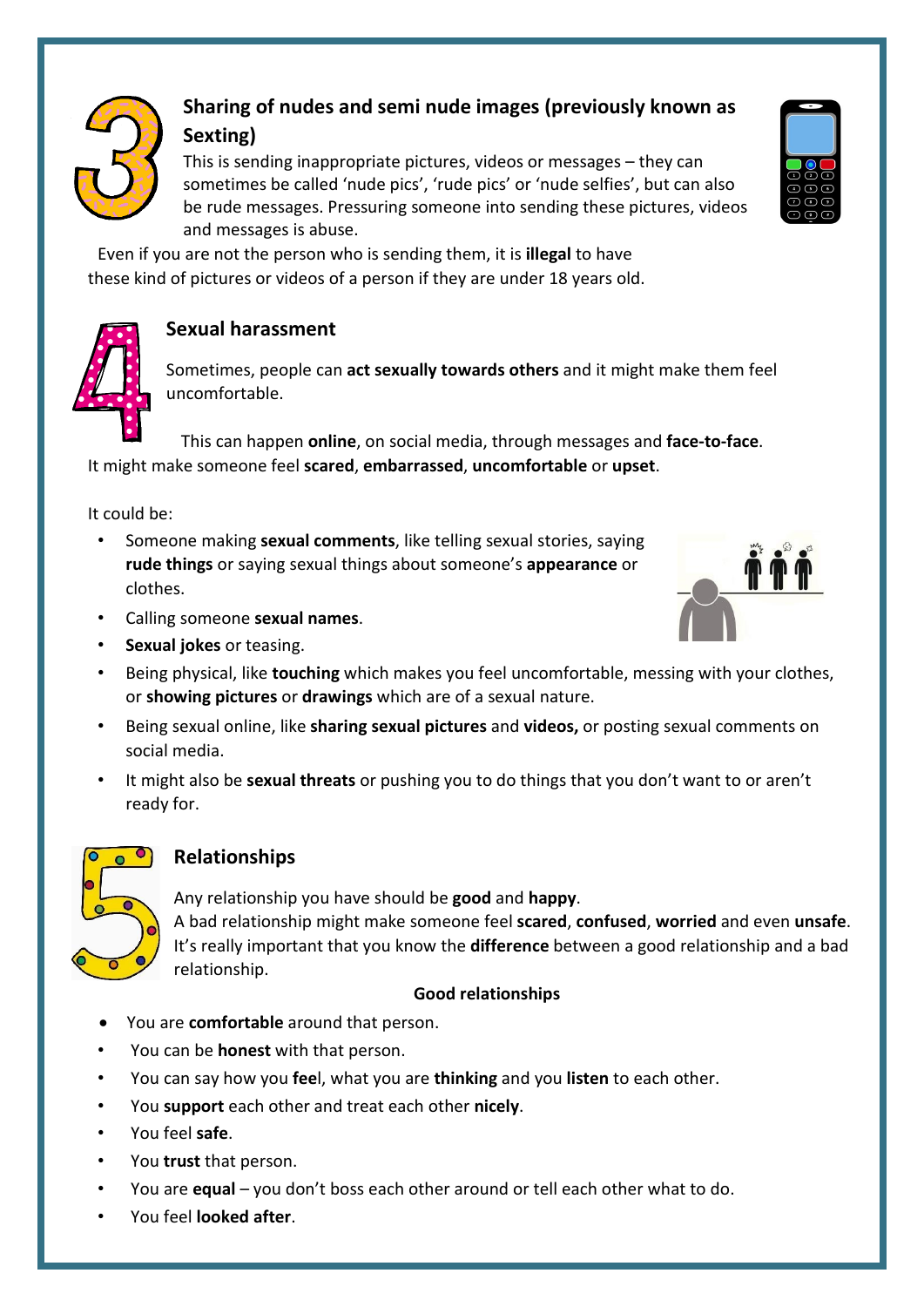#### **Bad relationships**



- The person might **push** you, **hit** you or **destroy** your things.
- The person might **tell you what to do**, what to wear or who you can see.
- You might feel **scared** they might say they will hurt you if you don't do something. They might also say they will hurt you if you do something too.
- The person **calls you names**, makes you feel bad in front of other people and makes you **feel bad about yourself**.
- The person gets **angry easily** and you don't know what will make them angry it might make you feel **nervous**.
- The person might **pressure** you to do things **you don't want to** or aren't ready for, like sex, or using drugs and alcohol.
- The person **might not take no for answer** when you say you don't want to do something.



#### **How do I know if someone is being abused?**

It might be hard for you to know if you are being abused and you **might not really understand** it is happening. It is important you can **recognise** when behaviour isn't appropriate.

It's also important that you can notice when **someone else** might be being abused. Some signs might be:

- Not going to school.
- Having injuries, like bruises.
- Feeling sad and down.
- Feeling like they can't cope.
- Feeling withdrawn or shy.
- Getting headaches or stomach ache.
- Feeling nervous.
- Not being able to sleep, sleeping too much or getting nightmares.
- Feeling panicked.
- Using alcohol or drugs.
- Changing looks to look much older.
- Being abusive to someone else.

**Remember: you can feel all of these things too. Listen to how you feel, and know that these signs can mean you are being abused.** 

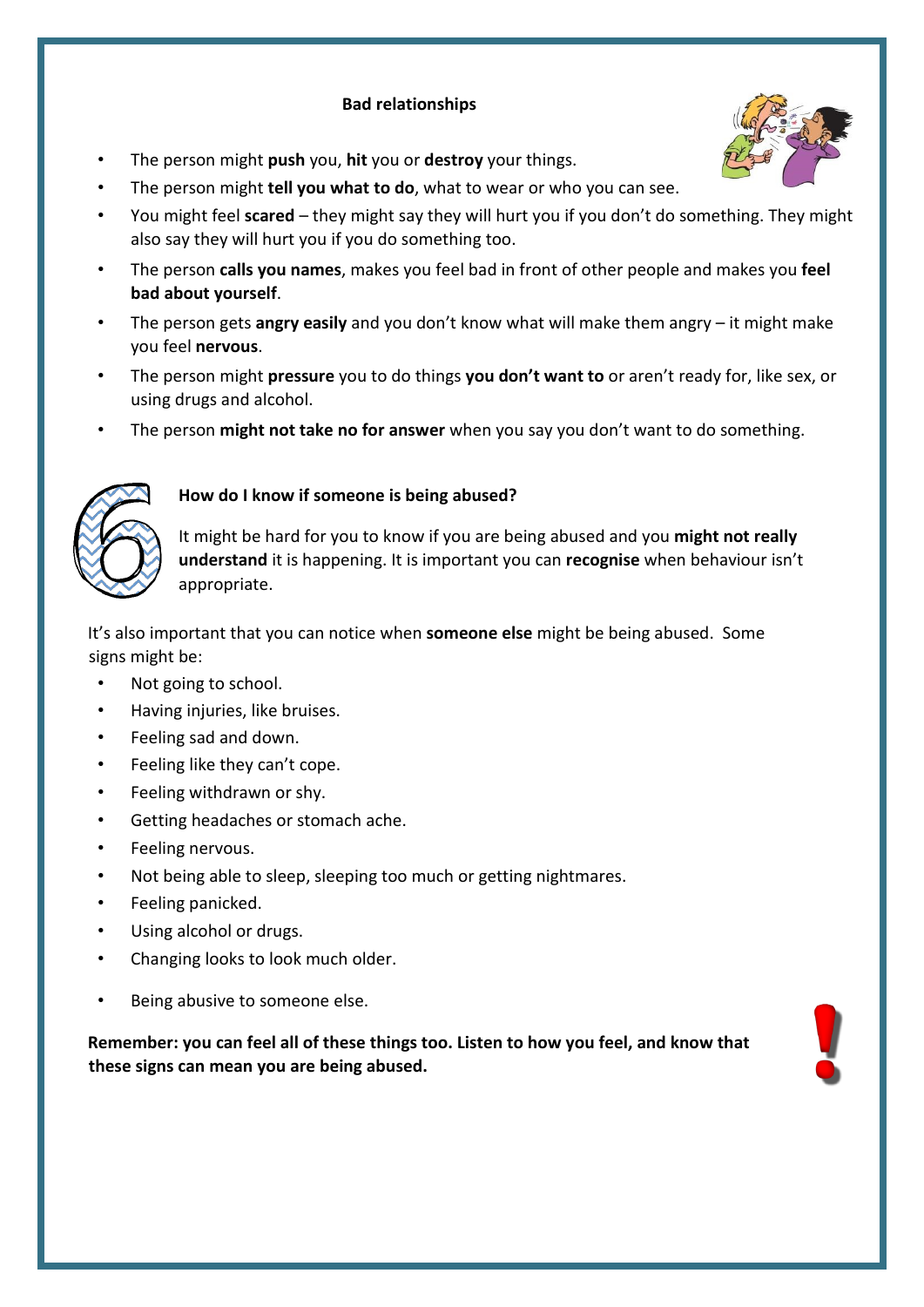#### **What do I do if someone else is being abused?**

If you see someone else being abused, it is important that you **help** that person. You should **never walk way** and ignore the problem if you see someone else being abused, because the person might keep upsetting them.

If you can, and it is **safe** to do so, tell the person abusing you to **stop**, but never get angry or hit them.

**Tell a grown-up**, such as a teacher, as soon as you've seen someone being abused. Grown-ups can **stop the abuse** and make that person feel happy again. You should **never feel scared** to tell someone about abuse.

Sometimes, you might not **see someone being abused**, but you might be **worried** about them. Or, you might think they are being abused by **someone you don't know**, or someone they have **told** you about. It's really important you **tell someone** even if you are worried, but haven't **seen** any abuse.



#### **What do I do if I am being abused?**

The first thing you should do is **tell someone you trust**. This could be a family member, a friend or **any adult in our school.**

You can also **tell the person abusing you** to leave you alone. If telling them to leave you alone would **make you feel too scared or worried that they might hurt you**, make sure you **tell someone** so they can help.

You should **try not** to:

- **Do** what the person says.
- Let what the person says or does **upset** you.
- Get **angry** or hit them.

Always remember that if you are being abused, it is **not your fault** and you are **never alone**. You shouldn't be scared to **talk to someone** if you are being abused. If you talk to a grown-up, we can **make the abuse stop**.



#### **Who can I talk to?**

It is important you **tell someone** as soon as you are being abused, or you notice someone else being abused.



Speaking to someone like your mum, dad, carer or teacher will mean that we can make sure the **abuse stops** and doesn't happen again. **The list below shows some of the grown-ups at our school that you can speak to: Mrs Mercer, your class teacher, a teaching assistant, a midday supervisor.**